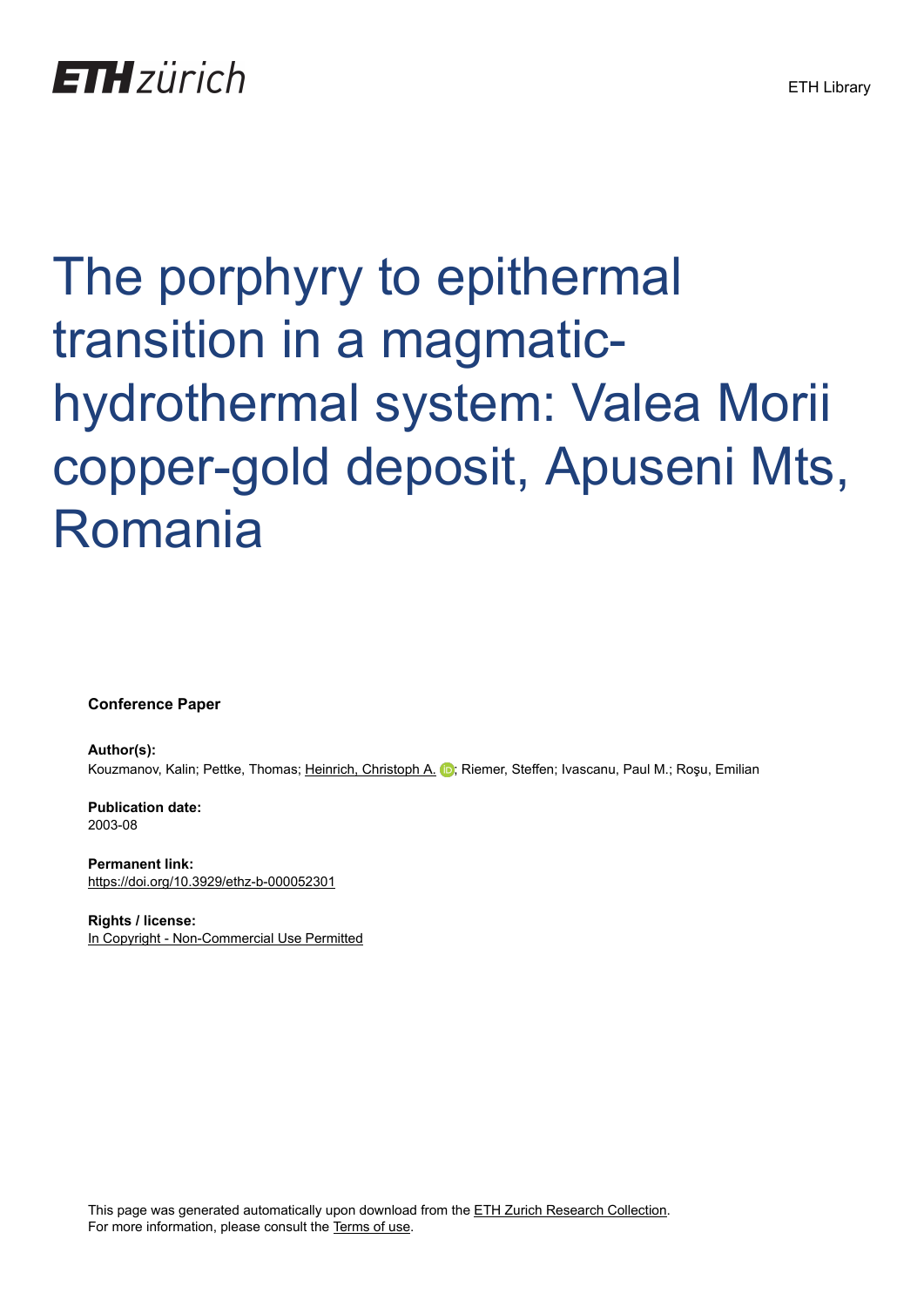This is the Green Open Acces Version of: Kouzmanov, K., Pettke, T., Heinrich, C. A. and Reimer, S., 2003. The porphyry to epithermal transition in a magmatic-hydrothermal system: Valea Morii copper-gold deposit, Apuseni Mts, Romania. *Millpress, 7th Biennial Meeting, Society for Geology Applied to Mineral Deposits; Mineral exploration and sustainable development,* vol. 1-2, pp. 303-306.

Original publication see: https://www.researchgate.net/publication/309529181\_The\_magmatic\_to\_hydrothermal\_transition Miocene Deva porphyry copper-gold deposit South Apuseni Mts Romania

# **THE PORPHYRY TO EPITHERMAL TRANSITION IN A MAGMATIC-HYDROTHERMAL SYSTEM: VALEA MORII COPPER-GOLD DEPOSIT, APUSENI MTS, ROMANIA**

Kalin Kouzmanov, Thomas Pettke, Christoph A. Heinrich & Steffen Riemer *Institute of Isotope Geochemistry and Mineral Resources, ETH Zürich, Switzerland* 

Paul M. Ivascanu & Emilian Rosu *Geological Institute of Romania, Bucharest, Romania* 

### **ABSTRACT**

Porphyry Cu-Au mineralisation with associated potassic and phyllic alteration and low-sulphidation epithermal quartz-sulphide-gold-carbonate veins, are telescoped within a vertical interval of >400 m in the Valea Morii deposit, Romania. The deposit is located in the eastern part of the Barza magmatic structure – the richest goldbearing magmatic-hydrothermal system of the South Apuseni Mountains Miocene metallogenic district. It consists of a steeply dipping intrusion of quartz diorite crosscut by a younger quartz microdiorite subvolcanic body. The field observations and time relationships between the porphyry and epithermal styles of mineralisation and host rocks in both intrusions give evidence for successive development of alternating porphyry-style veining and igneous breccias, followed by several porphyry and epithermal stage hydrothermal breccias. Detailed petrographic study allowed reconstruction of the complex scenario of magmatic and hydrothermal events. EMP and LA-ICPMS analyses of magmatic and hydrothermal minerals, isotopic magmatic geochemistry and tracing, and microthermometric together with LA-ICPMS analyses of fluid and melt inclusions, are currently in progress in order to constrain the chemical, spatial and temporal evolution of the magmatic-hydrothermal system in Valea Morii and to trace the porphyry to epithermal transition

*Keywords***:** porphyry copper, epithermal, gold, fluid and melt inclusions, LA-ICPMS, Valea Morii, Apuseni

## **INTRODUCTION**

Numerous examples of spatially associated porphyrytype and epithermal ore deposits exist (e.g., Hedenquist et al. 1998, Müller et al. 2002). Such a spatial association is ubiquitous in the southern part of the famous Apuseni Mountains Neogene ore district in Romania, also known as "Gold Quadrangle" (Ghitulescu & Socolescu 1941; Udubasa et al. 2001). At the Valea Morii Cu-Au deposit, the porphyry mineralisation is associated with potassic and phyllic alteration and low-sulphidation epithermal quartz-sulphide-gold-carbonate veins. They are telescoped within a vertical interval of >400 m provide an excellent opportunity to study the genetic connection between these two mineralisation styles in the context of the evolution of the magmatic-hydrothermal system of Barza structure.

Detailed fieldwork and petrographic study form the basis to reconstruct the chemical, spatial and temporal evolution of the system using different analytical techniques such as EMP and LA-ICPMS analyses,

microthermometry, isotopic magmatic geochemistry and tracing.

#### **REGIONAL SETTING**

The Gold Quadrangle is historically the most productive gold district in Europe mined and explored since Roman times. The South Apuseni Mountains district, which represents an internal part of the Carpatho-Pannonian Cenozoic calc-alkaline belt, is also one of the Europe's most important porphyry Cu-Au provinces. The district covers an area of about 900 km<sup>2</sup> and includes numerous porphyry-type Au-rich (e.g. Rosia Poeni, in the northern part; Deva – in the southern part, Bostinescu 1984; Ivascanu et al. 2003) and low- to intermediate sulphidation epithermal Au deposits (Udubasa et al. 2001). Mineralisation is associated with calc-alkaline Neogene igneous rocks that were intruded through pre-Mesozoic low-grade metamorphics, Mesozoic volcanics and sediments, and Neogene sedimentary rocks (Ianovici et al. 1976). The Neogene magmatic activity and related hydrothermal mineralisations are controlled by strike-slip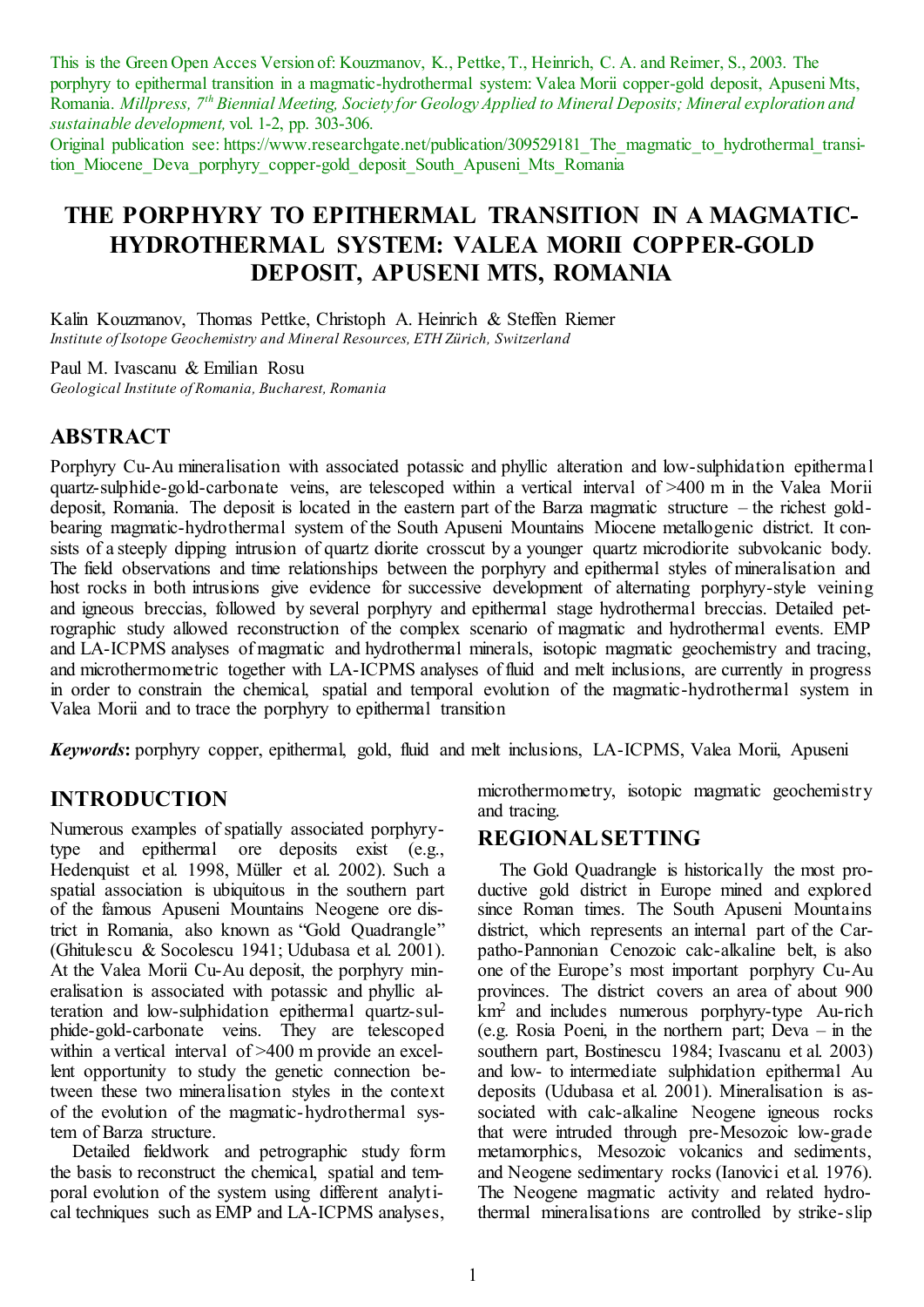fault system forming pull-apart basins (Rosu et al. 2000; Drew & Berger 2001).

#### **GEOLOGY OF THE VALEA MORII DEPOSIT**

The Valea Morii deposit  $(0.26 \%$  Cu and  $(0.49 \text{ g/t})$ Au; André-Mayer et al. 2001) is located in the eastern part of the Barza magmatic structure (ca. lat 46°05' N and long 22°51' E) that takes up the northwestern sector of the Brad-Sacaramb Neogene basin (Ghitulescu et al. 1970). The local geology is characterised by the presence of Mesozoic basalts, Miocene sedimentary and volcano-sedimentary rocks (Badenian) and andesitic volcanics with Sarmatian-Panonian age sitic volcanics with Sarmatian-Panonian age (Nedelcu et al. 2001). The Neogene volcanics consist mainly of lava flows and pyroclastics of Barza type andesites (Borcos et al. 1977).

The deposit itself is associated with a steeply dipping shallow intrusion of quartz diorite crosscut by a younger quartz microdiorite subvolcanic body (Fig. 1). Both intrusive bodies are younger than the first effusive to subvolcanic quartz andesite, according to the terminology of Borcos et al. (1977).



**Figure 1.** Geological cross section through the Valea Morii deposit showing both the underground levels and the open pit; open pit outline as of 2002 (modified from Borcos et al. 1977).

The early quartz diorite (QD) porphyry has a medium- to coarse-grained, equigranular to strongly porphyritic texture and is composed of plagioclase, amphibole up to 1 cm in size, and minor quartz in the matrix (Fig. 2a). The quartz microdiorite (QMD) porphyry has an equigranular fine-grained texture. On the lowermost level  $(+505)$  of the open pit we observed irregular bodies of igneous breccia with a strongly magnetite-K feldspar altered QMD matrix and clasts of QD, affected by propylitic alteration and porphyry style mineralisation (Figs. 2b, c). The intrusive contact between the two porphyries also crosscut previously formed porphyry-type veins within the QD intrusion (Fig. 2a). These facts allow discrimination of magmatic breccia event affecting the early quartz diorite porphyry and separating two porphyrystyle veining events.

#### **MINERALISATION STYLES**

The porphyry stage mineralisation forms a network of  $\sim$ 1 cm to  $\le$ 1 mm veins and veinlets and impregnations in the rock. Five generations of porphyry style veins have been recognised: (1) Qtz-Mt-Cp-Ep veins associated with propylitic alteration (defined as first porphyry stage and corresponding to the porphyry mineralisation affecting the QD before the emplacement of QMD), (2) Mt-Qtz veins with week K-silicate alteration, (3) barren Qtz veins with propylitic alteration, (4) Qtz-Mt-Cp-Py veins with propyllitisation and chloritisation, and (5) Qtz-Py veins with sericitic alteration halo (Fig. 3). Porphyry stage hydrothermal breccia (Fig. 2d) was formed on the transition between the barren Qtz stage and the Qtz-Mt-Cp-Py stage.

Two epithermal stage hydrothermal breccias (up to 15 m in diameter), crosscutting the mineralised QD porphyry (Fig. 2e) have been mapped. Epithermal veins have sericitic  $\pm$  adularia to argillic alteration halo (Fig. 2f). Field and petrographic observations define five stages of epithermal veining, as summarised on Figure 3. The presence of sulphate minerals (barite and anhydrite) indicates the relatively oxidised character of some fluid stages during the epithermal mineralisation.

#### **PRELIMINARY LFUID INCLUSION STUDY**

Microthermometric results combined with Raman microspectrometric analyses of fluid inclusions from the Valea Morii deposit were reported by André-Mayer et al. (2001).

We performed some preliminary fluid inclusion microthermometric measurements as a basis for the LA-ICPMS analyses of the fluids, associated with the porphyry and the epithermal stages of mineralisation in Valea Morii. Two types of fluid inclusions have been observed in the porphyry style veins - low density vapour coexisting with high-salinity (48 to 61 wt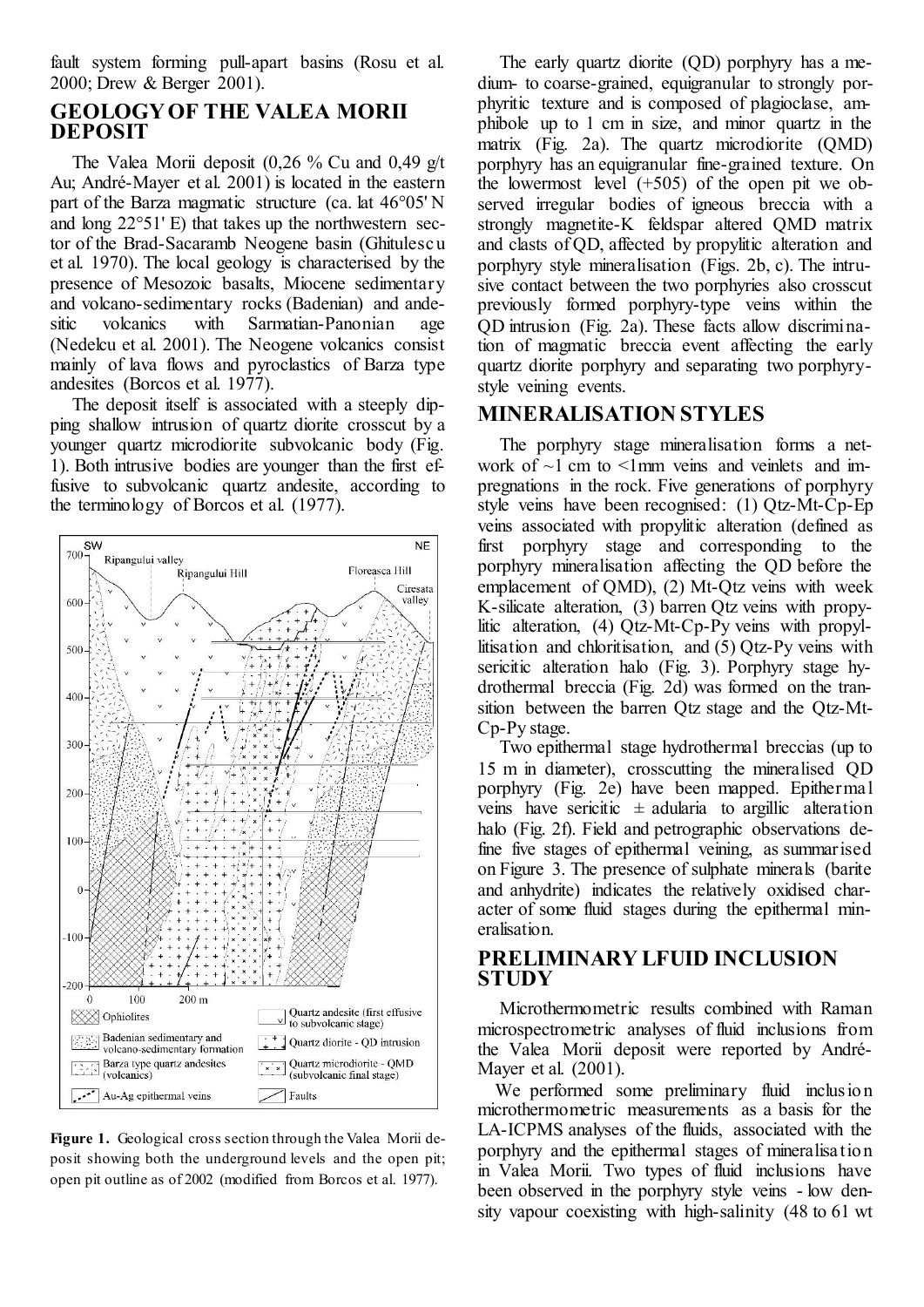% eq. NaCl) polyphase brine inclusions. Brine inclusions show final homogenisation temperatures up to 512 °C.

In epithermal veins we recognised four types of primary fluid inclusions: low- and high-density vapour inclusions, liquid-rich two-phase inclusions, liquid-rich sericite-bearing inclusions and halite-saturated (NaCl-L-V±sulphate minerals) inclusions. High-density vapour inclusions and liquid-rich twophase and sericite-bearing inclusions have low salinities (< 2 wt % eq. NaCl). Homogenisation temperatures for liquid-rich inclusions are of the order of 245276 °C. Halite-saturated inclusions show salinities between 27 and 30 wt % eq. NaCl, and homogenisation temperatures in the range 180-231 °C.

Limited measurements on primary liquid-rich and vapour-rich inclusions coexisting along growth zones in quartz give similar homogenisation temperatures, suggesting trapping in boiling conditions. Sericite, which is observed in some liquid-rich inclusions, is not a daughter crystal, but results from accidental heterogeneous trapping.



**Figure 2**. Macroscopic features of the host rocks, main breccia types and porphyry and epithermal veining in the Valea Morii deposit: **a**) Intrusive contact between the quartz diorite (QD) and the subvolcanic quartz microdiorite (QMD). Note the porphyry veins crosscutting QD and stopping at the intrusive contact, as well as the thin porphyry veinlet crosscutting both intrusions; **b**) Clast of QD crosscut by quartz-chalcopyrite-epidote porphyry vein in a matrix of QMD; **c**) Magmatic breccia. Clasts of QD in a matrix of QMD, affected by intense K-feldspar-magnetite-quartz alteration; **d**) Porphyry stage (quartz ± magnetite-chalcopyrite-pyrite) hydrothermal breccia; **e**) Epithermal stage hydrothermal breccia - quartz-pyrite-secondary Mn oxides epithermal vein crosscutting the porphyry style mineralised QD intrusion; **f**) Quartz-chalcopyrite-carbonate epithermal vein with a halo of sericitic alteration.

#### **CONLUSIONS AND PERSPECTIVES**

Excellent exposure relationships at the Miocene Valea Morii Cu-Au deposit, South Apuseni Mountains district, Romania, provides good opportunity to study the transition between porphyry and epithermal stages of the development of a complex magmatichydrothermal system.

Based on detailed fieldwork, petrographic observations and the reconstruction of successive magmatic and hydrothermal events, LA-ICPMS analyses

of individual fluid inclusions from the porphyry and the epithermal parts of the system are in progress. They will be combined with EMP and LA-ICP analyses of melt inclusions, magmatic phenocrysts and hydrothermal minerals, radiogenic isotope tracing, as well as high-precision (U-Pb and Ar-Ar) dating of the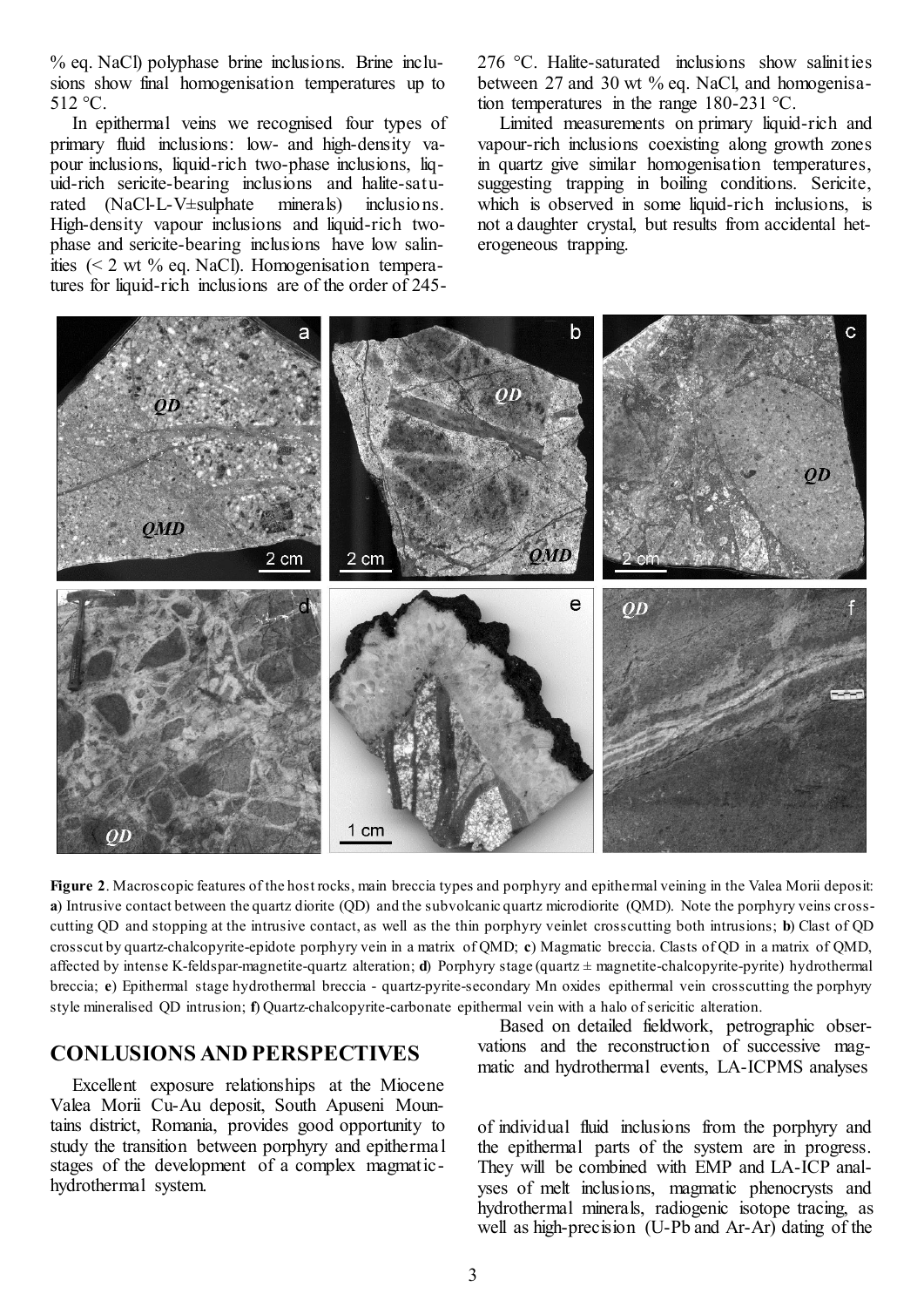different magmatic and hydrothermal events in order to obtain a complete picture of the chemical, spatial and temporal evolution of the system. The petrochemical and melt inclusion study will be of primary interest in understanding the magmatic factors, controlling the mineralisation in a magmatic complex as Barza, where the mineralised central part of the structure is surrounded by coeval barren intrusions (Grancea et al. 2001).



Figure 3. Time relationship between main porphyry and epithermal ore stages, hydrothermal veining and alterations in the Valea Morii deposit. Abbreviations:  $Otz =$  quartz,  $Mt =$  magnetite,  $Cp =$  chalcopyrite,  $Ep =$  epidote,  $Py =$  pyrite, Ana = anatase,  $Sp =$ sphalerite,  $Gl =$  galena,  $Td =$  tetrahedrite,  $Bar =$  barite,  $Anh =$  anhydrite,  $Carb =$  carbonates,  $Ap =$  apatite,  $Fl =$  fluorite,  $Au =$  gold.

#### **REFERENCES**

- André-Mayer, A.S., Leroy, J.L., Marcoux, E., Lerouge, C. 2001. Inclusions fluides et isotopes du soufre du gisement Cu-Au de Valea Morii (monts Apuseni, Roumanie) : un télescopage porphyre-épithermal neutre? *C. R. Acad. Sci. Paris, Sciences de la Terre et des planètes*, 333, 121-128.
- Bostinescu, S. 1984. Porphyry copper systems in the south Apuseni Mountains, Romania. *Annuaire de l'Institut de Géologie et Géophysique*, 64, 163-174.
- Borcos, M., Berbeleac, I., Gheorghita, I., Bratosin, I., Colios, E., Zamirca, A., Anastase, S., Verdes, G., Stanescu, I. 1977. Geochemical remarks on the Valea Morii porphyry copper ore deposit (The Metaliferi Mountains). *Dari de Seama ale Sedintelor. 2. Zacaminte*, 64, 17-36.
- Drew, L.J. & Berger, B.R. 2001. Model of the porphyry copper/polymetallic vein kin-deposit system: Application in the Metaliferi Mountains, Romania. *In*: Piestrynski, A. et al. (eds) *Mineral deposits at the beginning of the 21st century* - Proceedings of the joint 6th biennial SGA-SEG meeting, Krakow, Poland, 26-29 August, 519-522.
- Ghitulescu, T.P., & Socolescu, M. 1941. Etude géologique et minière des Monts Métallifères (Quadrilatère aurifère et régions environnantes). *Annuaire de l'Institut Géologique de Roumanie*, 21, 181-464.
- Ghitulescu, T.P., Lupea, G., Essiman, I., Morro, W., Achim, I., Verdes, G. 1970. La structure du complexe effusif néogène du champ minier de Barza (Monts Métallifères de Transylvanie). *Acta Geologica Academiae Scientiarum Hungaricae*, 14, 151-159.
- Grancea, L., Cuney, M., Leroy, J. L. 2001. Mineralised versus barren intrusions: a melt inclusion study in Romania's Gold Quadrilateral. *C. R. Acad. Sci. Paris, Sciences de la Terre et des planètes*, 333, 705-710.
- Hedenquist, J.W., Arribas, A., Reynolds, T.J. 1998. Evolution of an intrusion-centered hydrothermal system: Far Southeast-Lepanto porphyry and epithermal Cu-Au deposits, Philippines. *Econ; Geology*, 93, 373-404.
- Ianovici, V., Borcos, M., Bleahu, M., Patrulius, D., Lupu, M., Dimitrescu, R., Savu, H. 1976. Geologia Muntilor Apuseni. *Aditura Academiei Republicii Socialiste Romania, Bucharest,* 631 p.
- Ivascanu, P.M., Pettke, T., Kouzmanov, K., Heinrich, C.A., Pintea, I., Rosu, E., Udubasa, G (2003) The magmatic to hydrothermal transition: Miocene Deva porphyry copper-gold deposit, South Apuseni Mts, Romania. In: *Proceedings of the 7 th biennial SGA meeting*, Athens, Greece, August 24-28.
- Müller, D., Kaminski, K., Uhlig, S., Graupner, T., Herzig, P.M., Hunt, S. 2002. The transition from porphyry- to epithermalstyle gold mineralization at Ladolam, Lihir Island, Papua New Guinea: a reconnaissance study. *Mineralium Deposita*, 37, 61-74.
- Nedelcu, L., Pintea, I., Rosu, E., Ivascanu, P., Riemer, S. 2001. Valea Morii porphyry copper and epithermal gold vein deposit. In: *Field Guidebook* , ABCD-GEODE 2001 Workshop Vata Bai, Romania, 18-22.
- Rosu, E., Panaiotu, C., Pecskay, Z., Panaiotu, C.E., Ivascanu, P.M. 2000. Neogene magmatism in the Apuseni Mountains, Romania. Evolution and geochemical features. *In*: Fourth Symposium of the Baia Mare branch of the Geological Society of Romania, Baia Mare, Romania, 16-18 November 2000, 71-72.